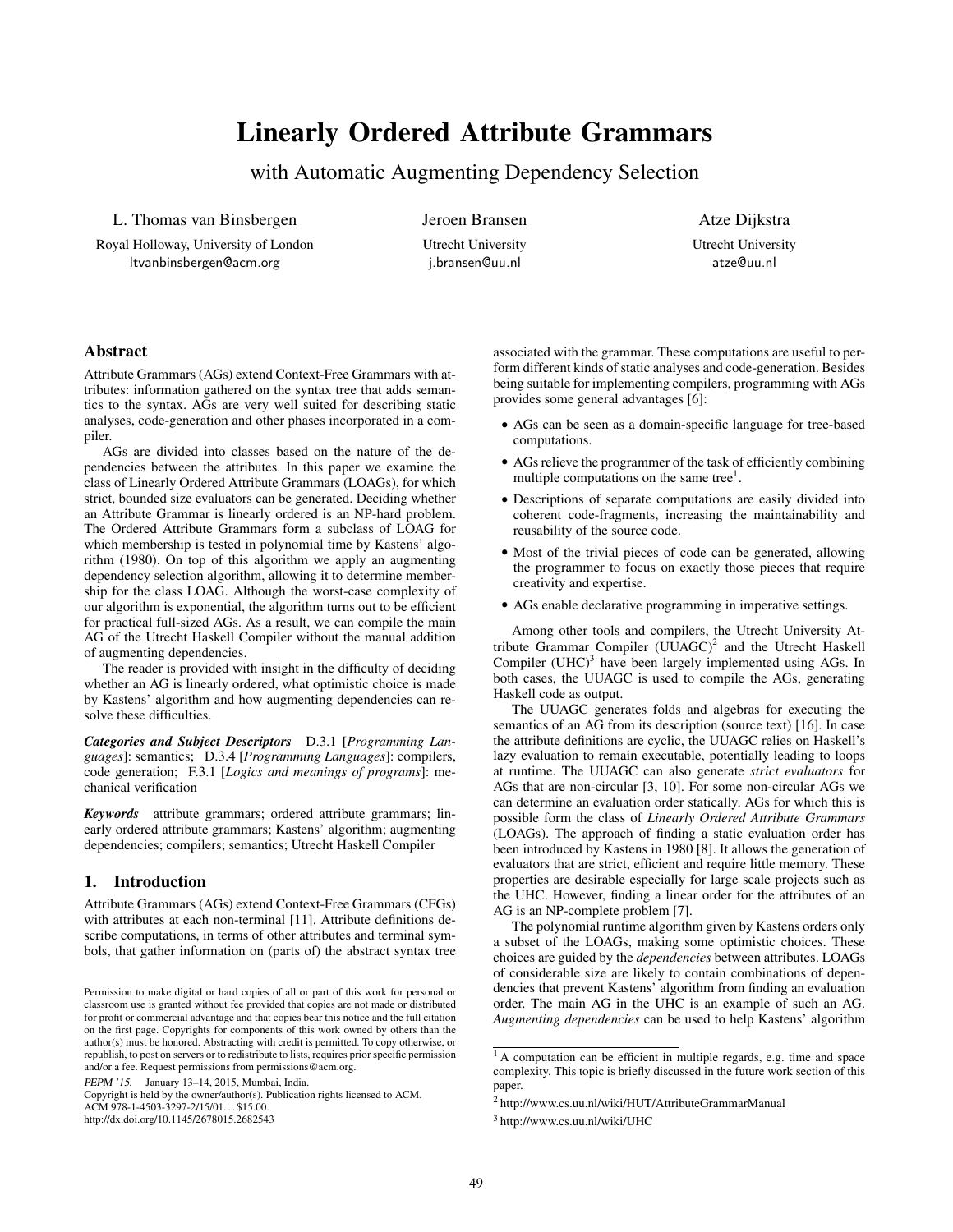finding the order. This approach was successfully employed in the development of the UHC and in other large AG projects found in literature [12, 14]. Finding the right combination of augmenting dependencies is not only tedious work, it also demands insight in the produced evaluation order, where knowledge on this matter is otherwise unnecessary. This paper deals with this problem, making the following contributions:

- We explain the required constructions for ordering LOAGs.
- We show why Kastens' algorithm is only suitable for a subset of LOAG.
- We show how augmenting dependencies can be found automatically.
- We present an algorithm capable of ordering all LOAGs by selecting augmenting dependencies automatically with a backtracking strategy. Although the algorithm is exponential in theory, we argue that backtracking is rare for practical AGs.

Section 2 introduces the running example of this paper and introduces AGs informally. A formal definition of AGs is given in Section 3. LOAGs are defined and examined in Section 4. In Section 5 we show why Kastens' algorithm can not find a static evaluation order for all LOAGs. Section 6 explains how augmenting dependencies are selected automatically. The most important Haskell functions of our algorithm for ordering all LOAGs with automatic augmenting dependency selection are given in Section 7.

# 2. Running Example

We introduce Attribute Grammars informally using a running example. Every AG consists of three constructs that we introduce one at a time: abstract syntax, attributes and semantic functions.

As a running example we consider a simplistic module system IMODULE that declares modules similarly to Haskell. Each module consists of a header and a body. The header declares the functions that constitute the interface of the module, identifying which functions the module exports. The function declarations in the header are written as type signatures. The body of the module contains the required function definitions, datatype definitions and optional unexported helper definitions. Figure 1 gives an example.

module BinIntTrees  $f$ *latten* :: Tree  $\rightarrow$  [Int] where  $data\ Tree = Bin\ Tree \ Tree$ | Leaf Int flatten (Leaf i) =  $[i]$ flatten (Bin l r) = flatten l + flatten r

Figure 1. A simple module defined with IMODULE.

The goal of the running example is to verify that the module's body implements the interface of the module, while gathering the exported definitions. Additionally, we wish to verify that all the type signatures and datatype definitions rely only on types that are available to them. Attribute Grammars are used to define the abstract syntax of this system, gather the exported definitions and perform the static analyses for determining whether the module is valid.

## 2.1 Abstract Syntax

In the pipeline common to most compilers (parsing  $\rightarrow$  validating  $\rightarrow$ generating) AGs are typically used in the second and third phase. The *abstract syntax tree*, of which instances are generated by a parser in the form of *parse trees*, forms the basis of an AG description. The abstract syntax of a language is a context-free grammar describing the syntax without literals or keywords as terminal symbols. For example, the concrete syntax displayed in Figure 1 contains keywords module, where and data that are irrelevant to the *semantics* of the language. In Figure 2 a description of the abstract syntax of IMODULE is given in notation accepted by the UUAGC $4$ . The constructor functions of a datatype (non-terminal Dat) are represented by a list of types for every constructor. We allow ourselves to simplify the representation of datatypes because a precise representation would not add to the purpose of the example.

| data Module   Module $h$ : [TySig] $b$ |      |  |    | : Body                            |
|----------------------------------------|------|--|----|-----------------------------------|
| data Body $ $ <i>Body</i> $ds :$ [Dat] |      |  | fs | $\lfloor$ [Fun]                   |
| data TySig   TySig id: FunId ty        |      |  |    | $\colon [Tyld]$                   |
| data Dat                               | Data |  |    | $id: Tyld \quad cons: [[Tyld]]$   |
| $\rm{data}$ Fun                        | Fun  |  |    | $id: FunId \text{ def : } FunDef$ |

Figure 2. Description of the abstract syntax of IMODULE.

The abstract syntax consists of non-terminals Module, Body, TySig, Dat and Fun, each with a single, equally named production. Each production has a set of child nodes that are either terminal (e.g.  $TyId$ ) or non-terminal. Non-terminal Module has two children, the module's header and its body, identified by  $h$  and  $b$ respectively. We say that h and b are *non-terminal occurrences* of type [TySig] and Body respectively. In a parse tree every node is an *instance* of one of the non-terminals and is *derived* by one of the production rules of that non-terminal. Declarations for lists of nonterminals, e.g. [TySig], are missing. The required non-terminals and productions for lists are generated by the UUAGC and shown in Figure 3.

| data [TySig]   $Nil$              |                                         |  |
|-----------------------------------|-----------------------------------------|--|
|                                   | Cons $hd$ : TySig $tl$ : [TySig]        |  |
| $data$ $\lceil \text{Fun} \rceil$ | Nil                                     |  |
|                                   | Cons $hd$ : Fun $tl$ : [Fun]            |  |
| data[Det]                         | $\mid$ Nil                              |  |
|                                   | $\mathcal{C}$ ons $hd:$ Dat $tl:$ [Dat] |  |

Figure 3. Generated abstract syntax of IMODULE.

## 2.2 Attributes

The next step is to add *attributes* to the grammar. Attributes are associated with non-terminals and defined at production level. For every attribute a of non-terminal X there is one *attribute occurrence* at every occurrence of X. Similarly, we speak of *attribute instances* at the level of parse trees.

*Synthesized* attributes (top-down) are used to gather information and can be viewed as results of computations. *Inherited* attributes (bottom-up) are used to share information and can be viewed as parameters of a computation. Figure 4 shows the attribute declarations we use for IMODULE.

An attribute is not uniquely identified by its name. Instead, it is identified by the combination of a non-terminal, a name and a direction (inh or syn), e.g. Module. $err(syn)$ . In the same way, an attribute occurrence is identified by the combination of a production, a node, a name and a direction, e.g.  $Module.b.err(syn)$ .

<sup>4</sup> The UUAGC uses datatypes and constructors to define abstract syntax. Throughout this paper we use formal language terminology and speak of non-terminals and production rules instead.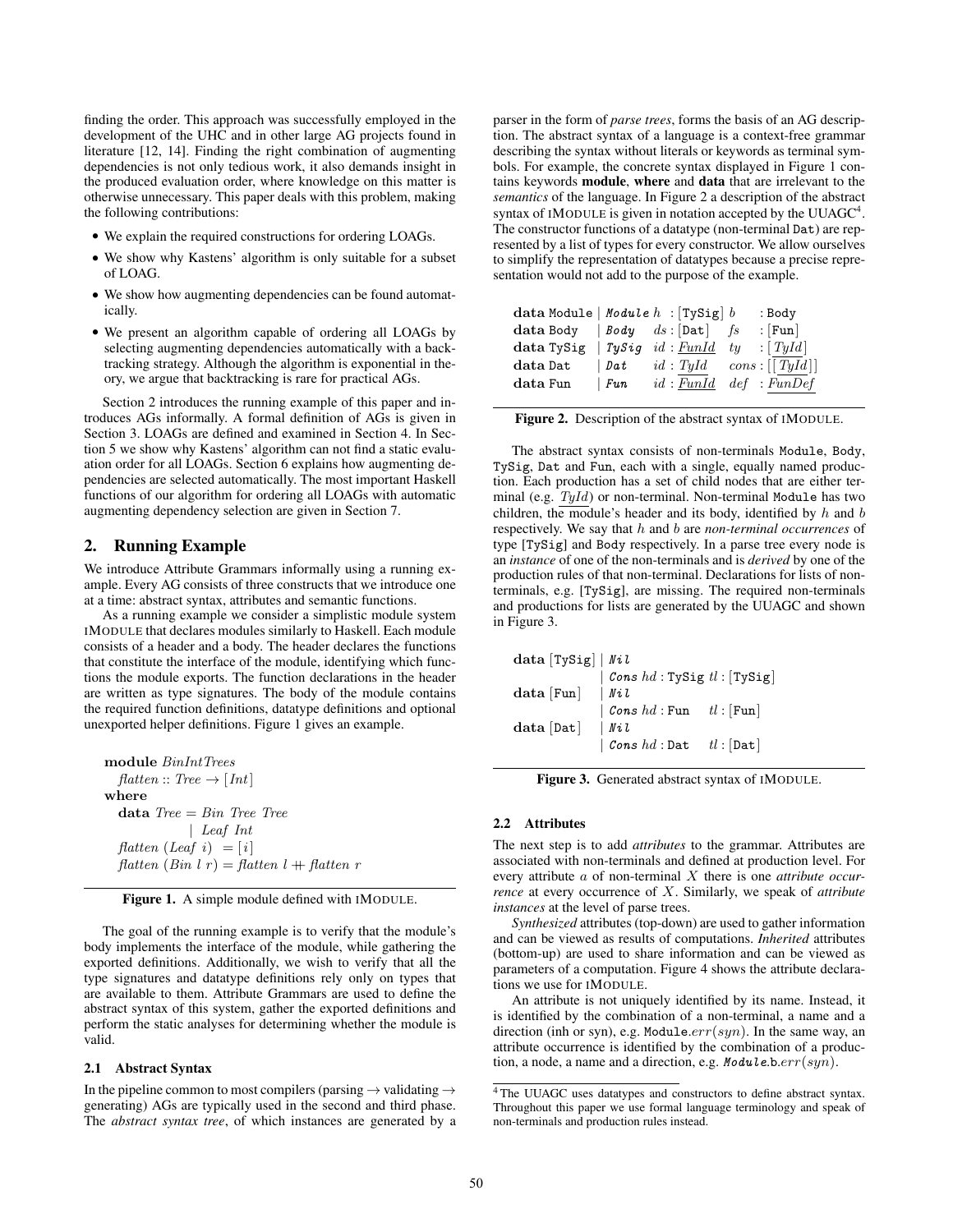```
-- Types from other modules
attr Module inh ts : [TyId]-- The exported function definitions
             syn ex : [(FunId, FunDef)]-- Whether the module is invalid
             syn err : Bool
               -- All types defined by the module
             syn ts \colon [Tyld]-- Functions declared in the header
attr Body inh ss : [FunId]
               -- Types from other modules
             inh ts : [TyId]-- The exported function definitions
             syn ex: [(Fund, FunDef)]-- Whether the body is invalid
             syn err : Bool
               -- All types defined by the module
             syn ts \colon [Tyld]attr [TySig] TySig -- Declaration for two non-terminals
             inh ts : [TyId]syn ss :[\underline{Fund}]syn err : Bool
attr [Dat] Dat
             inh ts : [TyId]syn ts : [Tyld]syn err : Bool
attr [Fun] Fun
             inh ss : [Fund]syn ex: [(Fund, FunDef)]
```
Figure 4. Attribute declarations for IMODULE.

# 2.3 Semantic functions

With the attributes in place, it is now possible to define the semantics of IMODULE. *Semantic function definitions* describe for every attribute occurrence how it is computed in terms of other attribute occurrences and terminal symbols.

The flow of information from attribute to attribute is shown in graphs. In the *dependency graphs* we use throughout this paper, an arrow  $a \rightarrow b$  implies that a is used to calculate b and thus that  $b$  depends on  $a$ . In other words, our graphs are actually data flow graphs rather than dependency graphs, but the latter can be obtained by reversing all edges so we speak about dependency graphs in the rest of this paper.

Figures 8 and 9 show dependency graphs for productions Module and Body. The parent node of a production, identified by lhs, is positioned above its children. Each non-terminal occurrence is connected with its attribute occurrences: synthesized attributes at its right and inherited attributes at its left.

There are two types of dependencies: dependencies that appear between parent and child nodes (black) and the dependencies that appear above parent nodes or below child nodes (gray). The black dependencies are *direct dependencies*, extracted directly from the semantic functions. The gray dependencies are *induced dependencies*, i.e. dependencies between *those* attributes at some *other* production. The productions that induce the dependencies between occurrences of children  $h$ ,  $ds$ , and  $fs$  are not shown.

# 2.3.1 Semantics

This section explains how the attributes are used to describe the semantics of IMODULE on a high-level. The explanation follows the order shown in Figure 5.



Figure 5. A linear order for evaluating the attributes of IMODULE. The order is not complete, the gray arrows represent parts that have not been fully specified. Note that this graph is not a dependency graph.

Recall that our goals are verifying that only available types are used, verifying that the module's body implements the interface and gathering the definitions of the exported functions.

First we verify that all the type signatures and datatype definitions use only available types. Types are made available by other modules (lhs.ts $(inh) \rightarrow b.ts(inh)$ ), e.g. Int from Prelude, or through datatype definitions in the module's body  $(b.ts(syn))$ . Child  $ds$  in  $Body$  uses the types arriving from other modules to verify whether its datatype declarations use only available types  $(d\mathbf{s}.ts(inh) \rightarrow d\mathbf{s}.err(syn))$  and appends the newly constructed types to the received set, passing the new set upwards  $(d\mathbf{s}.ts(syn) \rightarrow \mathbf{b}.ts(syn))$ . The new set of types is presented to the module's header  $(b.ts(syn) \rightarrow h.ts(inh))$ , enabling the header to verify whether its type signatures are valid  $(h.ts(inh) \rightarrow$  $h.err(syn)$ ).

Secondly, we construct the list of exported definitions and test whether this list is complete. The signatures produced by the header are passed downwards into the body of the module  $(h.ss(syn))$  $\rightarrow$  b.ss(inh)). Body's child fs (function definitions) uses the signatures arriving from the header to produce a list of exports  $(f\mathbf{s}.ss(inh) \rightarrow \mathbf{fs}.ex(syn))$ , by returning only the definitions that are required according to the module's interface. The exports are passed upwards to the module declaration  $(f\mathbf{s}.ex(syn) \rightarrow$  $b.ex(syn)$ ). The exported function definitions (lhs.ex) and exported types  $(hs.ts)$  are directly copied from the body. The module reports an error (lhs.err) when the lists of exports is incomplete (b.ex(syn) is compared with h.ss(syn)) or when b or h report an error.

# 2.3.2 Definitions

Dependency graphs are useful as visual aids. It might therefore be a design choice to draw these graphs before giving the actual AG description. To fully describe an AG, every dependency needs to be reflected in some semantic function definition. Some dependencies represent the flow of information from one attribute to another without modification (e.g. Body.lhs.ts $(inh) \rightarrow Body.ds.ts (inh)$ ) and *Module.b.ex(syn)*  $\rightarrow$  *Module.lhs.ex(syn)*). The semantic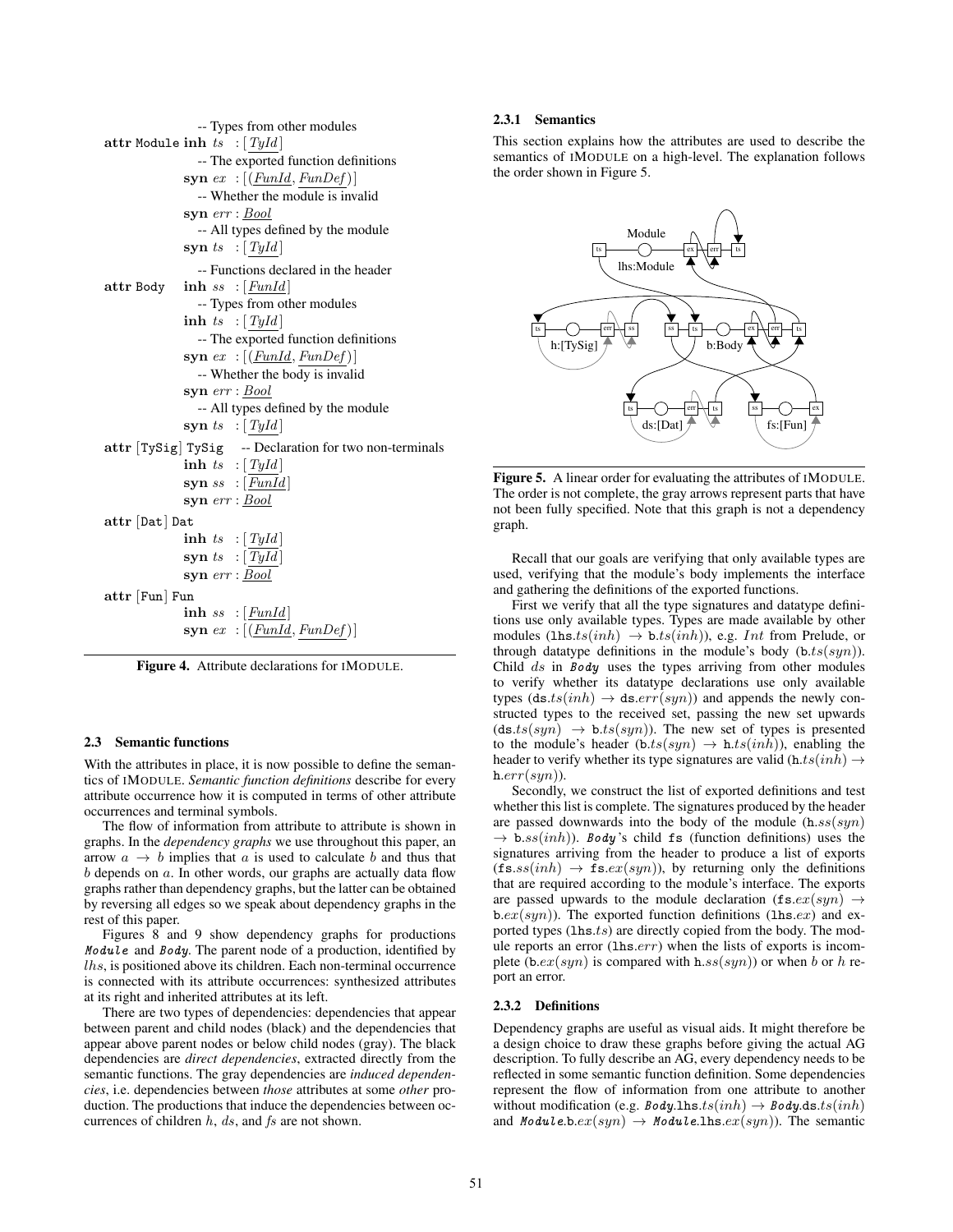function definitions for such dependencies can be generated by the UUAGC based on the attribute's name and direction.

The semantic function definitions for the attributes of nonterminal lists are also generated by the UUAGC. For example, the equation for [Dat].1hs.ts(syn), of type [TyId], is generated using  $(+)$  to combine results from individual Dat-elements with [] as a base element (corresponding to Haskell's monoid instance for lists). The UUAGC allows the user to specify which union function and which base element to use for an attribute. The generated semantic function definitions are shown in Figure 7. Figure 6 appends the manual semantic function definitions to IMODULE. Occurrences of attributes and terminals are referenced using the @-symbol in the right-hand side of the equations.

sem Module | *Module*  
\n**lhs**. err = 
$$
\neg
$$
 (all ( ∈ (map *fst* @*b*.ex)) @*h*.ss)  
\n∨ @*h*.err ∨ @*b*.err  
\n**h**.ts = @*b*.ts  
\n**b**.ss = @*h*.ss  
\n**sem TySig** | *TySig*  
\n**lhs**.ss = [@id]  
\n**lhs**.err =  $\neg$  (all ( ∈ @lhs.ts) @*ty*)  
\n**sem Dat** | *Pat*  
\n**lhs**.ts = @id : @lls.ts  
\n**lhs**.err =  $\neg$  (all (all ( ∈ @lls.ts)) @cons)  
\n**sem [bat]** | *Cons*  
\n**lhs**.ts = @*td*.ts  
\n**tl**.ts = @*hd*.ts  
\n**tl**.ts = @*hd*.ts  
\n**sem Fun** | *Fun*  
\n**lhs**.ex = **if** (@id ∈ @lls.ss)  
\n**then** [(@id, @def)]  
\n**else** []

Figure 6. The manual semantic function definitions for the semantics of IMODULE.

# 2.3.3 Reflection

We have described semantics, useful in the second phase of a compiler for IMODULE, in a small number of simple steps. The AG computing the semantics of our system is orderable, while Kastens' algorithm is not able to recognise it as such, as we shall see in Section 5. Section 6 explains the use of augmenting dependencies and shows which augmenting dependency successfully hints at the order proposed in Figure 5 and how the augmenting dependency is found.

## 3. Attribute Grammars

This section formalises AGs and other concepts required in subsequent sections.

**Definition 1.** An Attribute Grammar *(AG) is a triple*  $\langle G, A, E \rangle$ *, where*  $G = \langle V = \Sigma \cup N, P, S \rangle$  *is a context-free grammar.* V *is partitioned into a set of terminal symbols* Σ *and a set of nonterminal symbols*  $N$ *. P is a non-empty set of productions, with*  $p \in$ *P of the form*  $p: X_{p,0} \to \alpha_1 X_{p,1}, \alpha_2 X_{p,2}, \ldots, \alpha_{|p|} X_{p,|p|} \alpha_{|p|+1}$ , with  $\alpha_i \in \Sigma^*$  and non-terminal occurrences  $X_{p,i}$ . A non-terminal *occurrence*  $X_{p,i}$  *is an occurrence of non-terminal*  $X \in N$  *iff*  $\mathcal{T}(X_{p,i}) = X$ *.*  $S \in N$  *is the start symbol of the grammar.* A *is a set of* attributes  $(X \cdot a)$ *, with*  $X \in N$  *and a an* attribute identifier. A *is divided into sets of inherited and synthesized attributes for every*  $X \in N$ *, i.e.*  $A_{inh}(X)$  *and*  $A_{syn}(X)$  *respectively.*  $(X \cdot a)$ 

| ${\bf sem}$ Module   Module ${\bf b}.ts = \textcircled{{\bf h}{\bf s}}.ts$ |                           |                                                 |                                                                                        |
|----------------------------------------------------------------------------|---------------------------|-------------------------------------------------|----------------------------------------------------------------------------------------|
|                                                                            |                           | $\mathbf{u}$ lhs.ts $= \mathbf{0}b$ .ts         |                                                                                        |
|                                                                            |                           | $\mathbf{h}$ s.e $x = \mathbf{\mathbb{Q}}b$ .ex |                                                                                        |
| sem Body $ $ Body ds.ts = @lhs.ts                                          |                           |                                                 |                                                                                        |
|                                                                            |                           |                                                 | $\mathbf{fs}.ss = \mathbf{Q}$ lhs.ss                                                   |
|                                                                            |                           | $\mathbf{u} = \mathbf{0}$ fs.ex                 |                                                                                        |
|                                                                            |                           | $\mathbf{u}$ ins. $ts = \mathbf{0} ds.$ is      |                                                                                        |
|                                                                            |                           |                                                 | $\mathbf{u}_s$ , $err = \mathbf{0} ds$ , $err$                                         |
| sem $[TySig]   Nil$ lhs. $err = False$                                     |                           |                                                 |                                                                                        |
|                                                                            |                           | $\text{lns}.ss =  $                             |                                                                                        |
|                                                                            |                           |                                                 | $\int$ Cons lhs.err = $@hd.err \vee ②tl.err$                                           |
|                                                                            |                           |                                                 | $\mathbf{u}_{\text{ss}} = \mathbf{0}_{hd,ss} + \mathbf{0}_{t,ss}$                      |
|                                                                            |                           |                                                 | $\mathbf{hd}.ts = \mathbf{Q}l\mathbf{hs}.ts$                                           |
|                                                                            |                           |                                                 | $t, t, t$ = $@l$ hs.ts                                                                 |
| sem [Dat]   Nil $\qquad$ lhs. $err = False$                                |                           |                                                 |                                                                                        |
|                                                                            |                           |                                                 | $\mathbf{h}$ s.ts $=$ @lhs.ts                                                          |
|                                                                            | $\mid \mathit{Cons} \mid$ |                                                 | <b>lhs</b> .err = $@hd.err \vee @tl.err$                                               |
|                                                                            |                           |                                                 | $hd.ts = @llbs.ts$                                                                     |
| $\textbf{sem} [\text{Fun} \mid \mathit{Nil} \quad \text{lls.ex} = []$      |                           |                                                 |                                                                                        |
|                                                                            |                           |                                                 | Cons $\text{lns.} e x = \text{\textcircled{a}} h d.ex + \text{\textcircled{a}} t l.ex$ |
|                                                                            |                           |                                                 | $\mathbf{hd}.ss = \mathbf{Q}$ lhs.ss                                                   |
|                                                                            |                           |                                                 | $t l.s s = \textcircled{a} l h s.s s$                                                  |
|                                                                            |                           |                                                 |                                                                                        |

Figure 7. The generated semantic function definitions for the semantics of IMODULE.



Figure 8. Induced dependency graph for production Module. Direct dependencies are black, induced dependencies are gray.

*denotes that the attribute identified by* a *is associated with nonterminal* X*.* E *is the set of* semantic function definitions*, with*  $(X_{p,i} \cdot a, \lambda) \in E$  *denoting that*  $\lambda$  *is the definition for the attribute* occurrence  $(X_{p,i} \cdot a)$ .

## 3.1 Input and output dependencies

The attribute occurrences of production  $p \in P$  are divided into *input* and *output* occurrences. The input occurrences of p, denoted with  $O_{inp}(p)$ , are the occurrences made *available* to p by the context of p. Output occurrences of p, denoted with  $O_{out}(p)$ , are the occurrences that the semantic functions of p *deliver* to the context of  $p$  [13, 15].

$$
O_{inp}(p) = \{ X_{p,0} \cdot a \mid (X \cdot a) \in A_{inh}(\mathcal{T}(X_{p,0})) \} \cup \{ X_{p,i} \cdot a \mid i > 0, (X \cdot a) \in A_{syn}(\mathcal{T}(X_{p,i})) \}
$$
\n(1)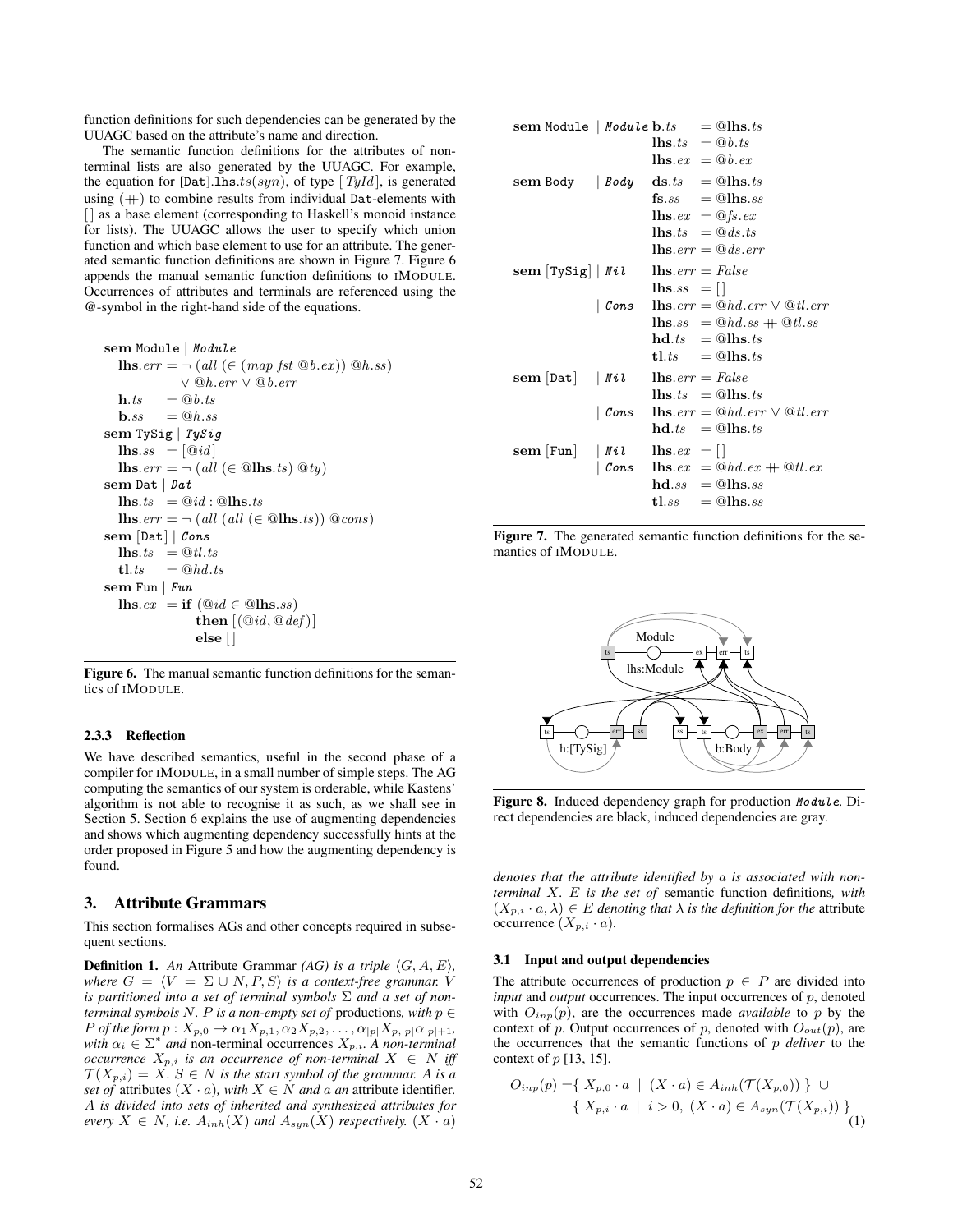

Figure 9. Induced dependency graph for production Body. Direct dependencies are black, induced dependencies are gray.

$$
O_{out}(p) = \{ X_{p,0} \cdot a \mid (X \cdot a) \in A_{syn}(\mathcal{T}(X_{p,0})) \} \cup \{ X_{p,i} \cdot a \mid i > 0, (X \cdot a) \in A_{inh}(\mathcal{T}(X_{p,i})) \}
$$
\n(2)

The dependency graphs in this paper show input occurrences with gray backgrounds and output occurrences with white backgrounds.

In this paper we consider AGs that are *normalised*: only input occurrences of a production can be used in the right-hand side of semantic function definitions for that production and only output occurrences of a production are considered to have semantic function definitions. The class of AGs we consider is therefore a subset of the class of AGs written in Bochmann Normal Form as only the first of the two restrictions is used to define this class [2].

#### 3.2 Direct dependencies

From the semantic functions we extract the *direct dependencies*. We define the set  $SFP(b)$  to be the occurrences referenced in the right-hand side of the semantic function of b. Using  $SF_P$  we formalise the *direct dependency graph* of production p:

$$
D_P(p) = \{ (X_{p,i} \cdot a \to X_{p,j} \cdot b)
$$

$$
| (X_{p,j} \cdot b \in O_{out}(p))
$$

$$
, (X_{p,i} \cdot a \in SFP(X_{p,j} \cdot b)) \}
$$
(3)

# 4. Linearly Ordered Attribute Grammars

We are interested in finding an evaluation order of an AG's attributes statically, as the order can be used to generate simple and efficient evaluators. The Linearly Ordered Attribute Grammars form the largest class of AGs for which this is possible [7, 15].

**Definition 2.** An  $AG = \langle G, A, D \rangle$ *, with context-free grammar*  $G = \langle \Sigma \cup N, P, S \rangle$ *, is a* Linearly Ordered Attribute Grammar *or* LOAG, if there exist linear orders  $LO(p)$  for all  $p \in P$  such that:

- *Every linear order* LO(p) *respects the direct dependencies, i.e. if*  $(X_{p,i} \cdot a \rightarrow X_{p,j} \cdot b)$  ∈  $D_P(p)$  *then*  $(X_{p,i} \cdot a \lt X_{p,j} \cdot b)$  ∈  $LO(p)$ *.*
- *The relative ordering of the attributes is the same for all occurrences of a non-terminal, i.e. if*  $(X_{p,i} \cdot a < X_{p,i} \cdot b) \in LO(p)$ *then*  $(X_{q,j} \cdot a < X_{q,j} \cdot b) \in LO(q)$  *for all p, q, i and j with*  $\mathcal{T}(X_{p,i}) = \mathcal{T}(X_{q,j}).$

From the linear orders on productions we can obtain a linear order  $LO(\delta)$  for any valid parse tree  $\delta$  of the input AG. A strict evaluator can be generated that evaluates all attribute instances of  $\delta$ in the order specified by  $LO(\delta)$ . Since we are interested in finding the linear order statically we can only argue about non-terminals, attributes, productions and attribute occurrences.

LOAGs have been a popular subject in AG literature, although defined slightly differently in several instances [1, 7, 13, 15]. The

subclass OAG, for which Kastens' algorithm can generate evaluators in polynomial runtime, has been more popular in practical implementations due to the complexity of generating evaluators for LOAGs. This paper shows that LOAGs are useful in practice too, by giving an algorithm that is efficient for practical LOAGs. The definition of LOAGs given here supports this purpose and allows simple comparison with Kastens' OAG.

## 4.1 LOAG preconditions

A linear order that respects all direct dependencies can only exist if there are no dependency cycles. An acyclic direct dependency graph is a precondition for LOAGs.

Every parse tree is the product of 'gluing' multiple production rules together [11]. We therefore also have to test for any dependency cycles produced by 'gluing' productions together. For that purpose we introduce the notion of an *induced dependency graph*. An acyclic induced dependency graph is a second precondition for LOAGs.

## 4.2 Induced dependencies

If there is a path between two attribute occurrences  $(X_{p,i} \cdot a)$ and  $(X_{p,i} \cdot b)$  then there has to be a dependency  $(X_{q,j} \cdot a \rightarrow$  $X_{q,j} \cdot b$ ), for all  $X_{q,j}$  with  $\mathcal{T}(X_{q,j}) = \mathcal{T}(X_{p,i})$ , in order to take all possible ways in which production rules can be 'glued' together into account. We have to be pessimistic and consider all such *induced dependencies*.

Adding induced dependencies might result in new paths between two attributes of a non-terminal occurrence and hence to more induced dependencies. See Figure 10 for an example of how induced dependencies are propagated.



**Figure 10.** Dependency  $(a \rightarrow b)$  in P1 induces a dependency  $(a \rightarrow b)$  in P2 and P3, which causes a path from c to d in P2 and thus an induced dependency  $(c \rightarrow d)$  in P2 and P3. The new path from e to f in P3 induces a dependency ( $e \rightarrow f$ ) in P3.

In any induced dependency graph all the occurrences of the same non-terminal (e.g. Body in productions Module and Body of Figures 8 and 9) display the same dependencies between its attributes. These shared dependencies are collected at non-terminal level in the graph  $ID_S$  (left-hand side of Figure 17)<sup>5</sup>. To recognise paths of dependencies we use  $ID_P^+$ , the transitive closure of  $ID_P$ .

 $5$  Kastens introduces  $ID_S$  as the induced dependency graph for symbols (hence the S), although only non-terminal symbols have attributes.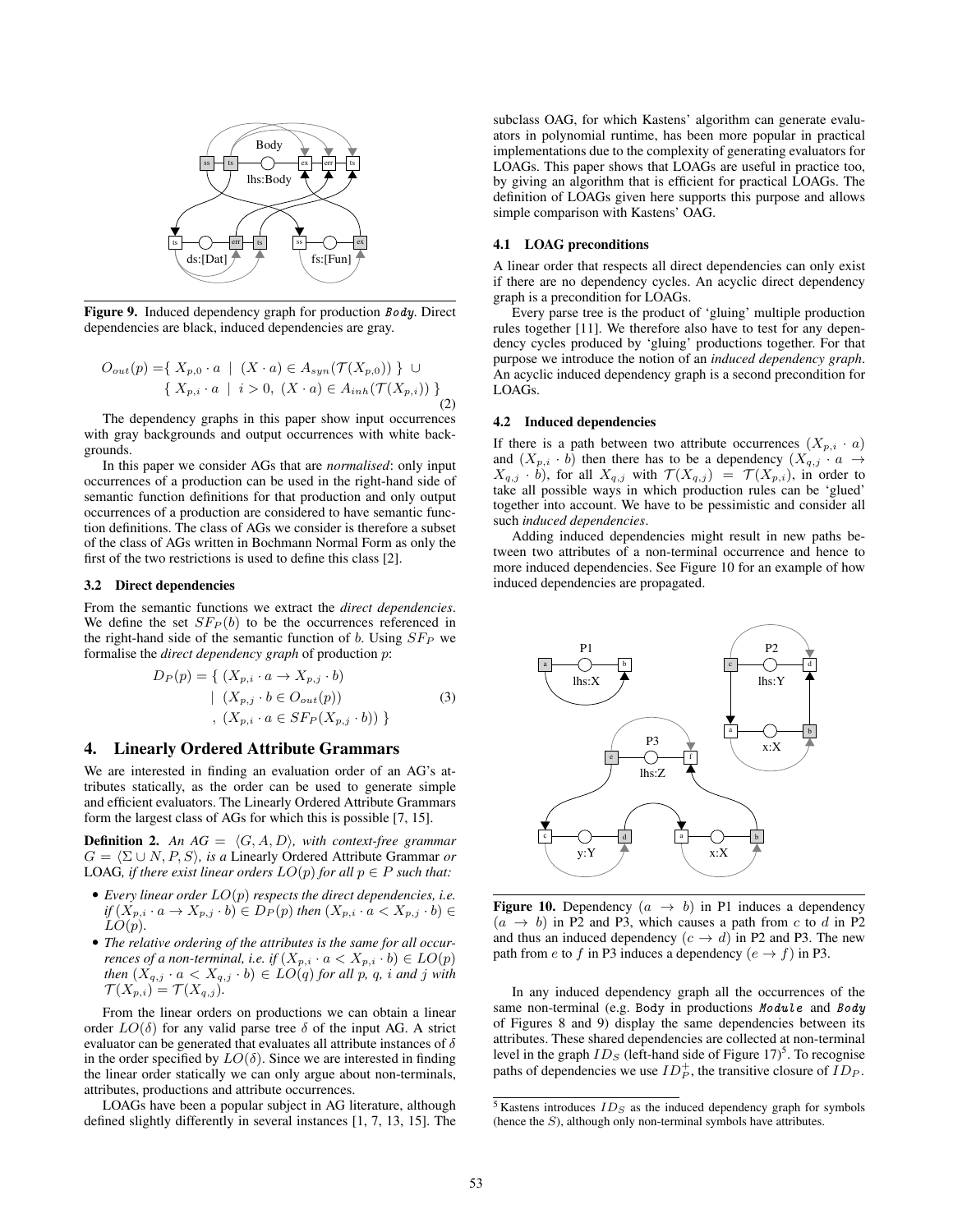$$
ID_P(p) = D_P(p) \cup \{ (X_{p,i} \cdot a \to X_{p,i} \cdot b) \mid q \in P
$$
  
\n
$$
, (X_{q,j} \cdot a \to X_{q,j} \cdot b) \in ID_P^+(q)
$$
  
\n
$$
, (\mathcal{T}(X_{p,i}) = \mathcal{T}(X_{q,j})) \}
$$
 (4)

$$
ID_S(X) = \{ (X \cdot a \to X \cdot b) \mid p \in P,
$$
  

$$
(X_{p,i} \cdot a \to X_{p,i} \cdot b) \in ID_P(p), X = \mathcal{T}(X_{p,i}) \}
$$
  
(5)

## 4.3 Interfaces and visit-sequences

To find a linear order on attribute instances of any parse tree, we first determine in which order the generated evaluator will examine the nodes of any parse tree. We do so by deciding for every nonterminal which *visits* are made to it and in which order. Every visit is a pair of inherited and synthesized attributes that can be seen as a function that receives the inherited attributes as parameters and returns the synthesized attributes as a result.

**Definition 3.** An interface  $I_f(X)$  for non-terminal X is a sequence *of n visits, i.e.*  $I_f(X) = (v_i)_{i=1}^n$ *, where every visit*  $v_i$  *is a pair*  $(I_i, S_i)$ *, with*  $I_i \subseteq A_{inh}(X)$  *and*  $S_i \subseteq A_{syn}(X)$ *. The interface must be complete and the visits disjoint:*

$$
\bigcup_{(I_i, S_i) \in I_f(X)} I_i = A_{inh}(X) \bigcup_{(I_i, S_i) \in I_f(x)} S_i = A_{syn}(X) \quad (6)
$$
  

$$
\forall ((I_i, S_i) \in I_f(X), (I_j, S_j) \in I_f(X), i \neq j) (I_i \cap I_j = \emptyset)
$$
  

$$
\forall ((I_i, S_i) \in I_f(X), (I_i, S_i) \in I_f(X), i \neq j) (S_i \cap S_i = \emptyset)
$$

$$
\forall ((I_i, S_i) \in I_f(X), (I_j, S_j) \in I_f(X), i \neq j) \ (I_i \cap I_j = \emptyset)
$$
  

$$
\forall ((I_i, S_i) \in I_f(X), (I_j, S_j) \in I_f(X), i \neq j) \ (S_i \cap S_j = \emptyset)
$$
  
(7)

Reflecting on Figure 5 we see that all nodes are visited once by the linear order we proposed, except node b of type Body which is visited twice. The first visit to b is  $({\{ts\}, \{ts\}})$  and the second is  $({ss}, {ex, err})$ . These visits make up the interface for nonterminal Body shown in Figure 11.



Figure 11. A possible interface for non-terminal Body.

Visits are connected by *visit-sequences*. For every non-terminal X and for every visit  $v_i \in I_f(X)$ , we show how every production of  $X$  *implements* visit  $v_i$  with a visit-sequence. A visit-sequence is a sequence of eval- and visit-instructions. The generated evaluator executes these instructions in the order specified by the visitsequence. Every eval-instruction is associated with an attribute occurrence and tells the evaluator to execute the semantic function definition of that attribute occurrence. Every visit-instruction is associated with a non-terminal occurrence  $K$  and a visit number  $i$ , and tells the evaluator to execute the visit-sequences implementing the *i*-th visit to  $K$ . For every visit-sequence  $s$  in a valid set of visit-sequences - with s implementing visit  $v_i = (I_i, S_i)$  to an occurrence  $K$  of non-terminal  $X$ , derived by production  $p$  - the following conditions must hold:

- 1. Before s is executed, every j-th visit to K, with  $j < i$ , must be executed.
- 2. Before s is executed, every occurrence of attributes  $I_i$  at  $K$ must be evaluated.
- 3. Every occurrence of attributes  $S_i$  at the parent of p must be evaluated in s.
- 4. If occurrence  $b$ , depending on  $a$ , is evaluated in  $s$ :
	- (a) Then  $a$  must be evaluated in  $s$  before  $b$ ,
	- (b) or there must be a visit-instruction in  $s$ , before  $b$  is evaluated, of which the corresponding visit-sequence evaluates a.

Figures 12 and 13 show visit-sequences for productions Module and Body that encode the linear order proposed in Figure 5. The first three conditions on a valid set of visit-sequences can easily be checked using these figures:

- 1. There is no visit-sequence in which there is a visit 2 before a visit 1.
- 2. Every visit is preceded by the evaluation of the inherited attributes of that visit (the parameters of that computation).
- 3. Every visit-sequence evaluates the synthesized attributes of the implemented visit (the results of that computation).

| $1:$ eval b. $ts$   |  |
|---------------------|--|
| $2:$ visit 1 b      |  |
| $3:$ eval $h.ts$    |  |
| $4:$ visit 1 h      |  |
| $5:$ eval b.ss      |  |
| $6:$ visit 2 b      |  |
| $7:$ eval lhs. $ex$ |  |
| $8:$ eval lhs.err   |  |
| $9:$ eval lhs. $ts$ |  |
|                     |  |

Figure 12. A visit-sequence for the production Module of nonterminal Module that implements visit  $({\{ts\}, \{ex, err, ts\}})$ .

| 1: eval ds.ts     |        |
|-------------------|--------|
| $2:$ visit 1 ds   |        |
| $3:$ eval lhs.ts  |        |
| $1:eval$ fs.ss    |        |
| $2:$ visit 1 f s  |        |
| $3:$ eval         | 1hs.ex |
| $4:$ eval lhs.err |        |
|                   |        |

Figure 13. Two visit-sequences for production Body of nonterminal Body separated by a line break. The top visit-sequence implements visit  $({ts}, {ts})$  and the bottom visit-sequence implements visit  $({ss}, {ex, err}).$ 

The fourth condition can be checked by looking at the individual linear orders that the visit-sequences encode: no dependency in the induced dependency graphs given in Figures 8 and 9 is contradicted by the linear orders shown in Figures 14 and 15.

Similarly to the way production rules are 'glued' together to form a valid parse tree  $\delta$  of the input grammar, the linear orders encoded by visit-sequences can be 'glued' together to form a linear order on  $\delta$  [13]. Such 'gluing' is only possible if all visit-sequences rely on the same set of interfaces, one for every non-terminal. This explains the need for constructing interfaces and the second requirement of Definition 2. Figure 16 shows how the orders of Figures 12 and 13 are 'glued' together. The result is the same order as the one shown in Figure 5.

We can now describe a high-level algorithm for LOAGs:

- Test the two preconditions for LOAGs.
- Only if they hold: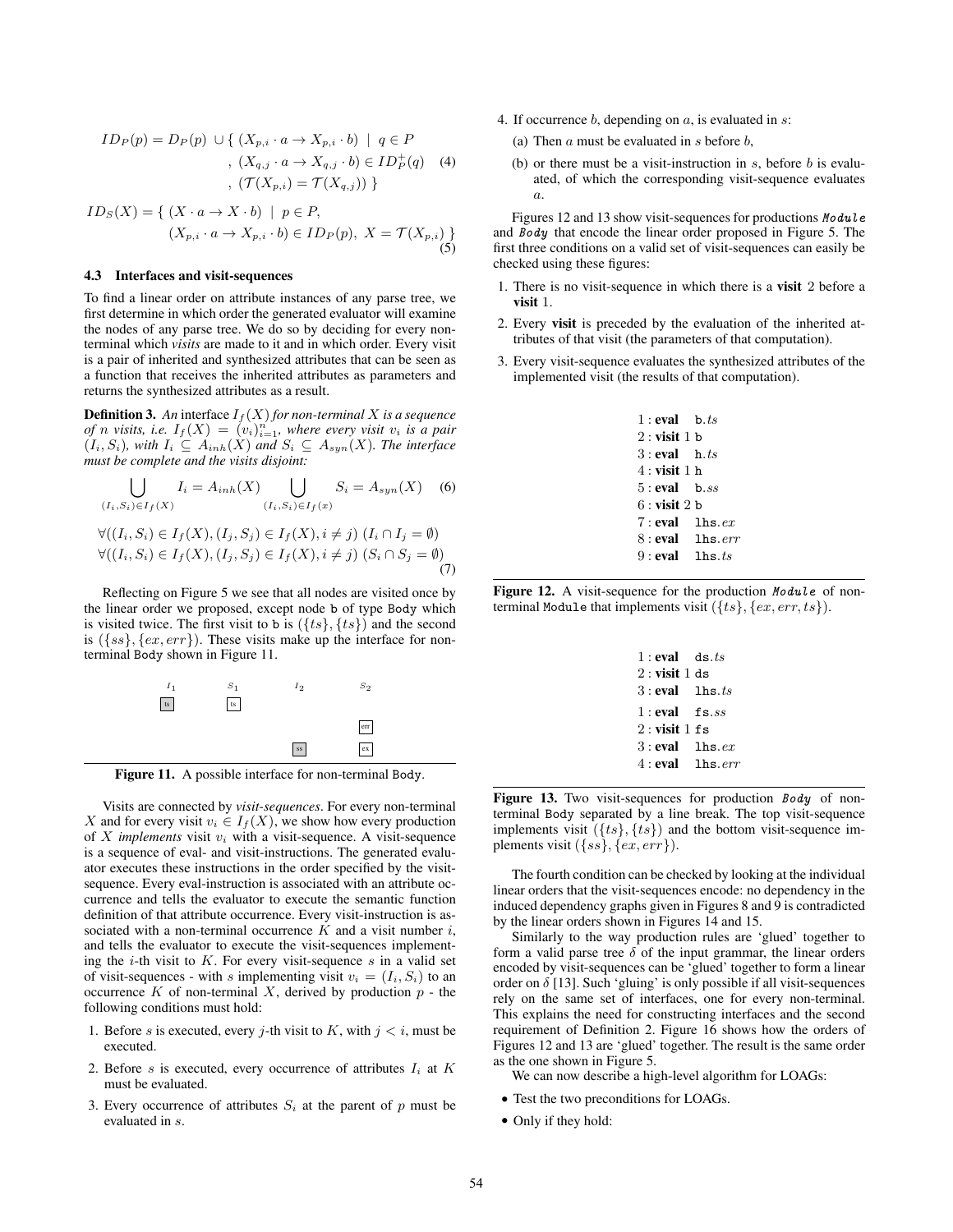

Figure 14. The linear order encoded by the visit-sequence of Figure 12. The gray arrows represent the linear orders of other visitsequences.



Figure 15. The linear order encoded by the visit-sequences of Figure 13. The gray arrows represent the linear orders of other visitsequences.



Figure 16. Linear orders encoded by visit-sequences can be 'glued' together if the visit-sequences adhere the same interfaces for their shared non-terminals. Note that the gray arrows around node b of type Body in Figures 14 and 15 have been replaced by paths.

- Use graph  $ID<sub>S</sub>$  to find interfaces for all non-terminals.
- Use the interfaces and graph  $ID<sub>P</sub>$  to implement all visits of the interfaces using visit-sequences.

Kastens' algorithm is an implementation of this high-level algorithm. The next section shows how Kastens' algorithm finds the interfaces and why this method does not suffice for all LOAGs.

# 5. Kastens' algorithm

In his 1980 paper, Kastens presents a polynomial algorithm for deciding whether an AG is an *Ordered Attribute Grammar* (OAG), a subclass of LOAG [8]. OAG is a proper subclass of  ${\rm LOAG}^6$  , hence every OAG is an LOAG but there exist LOAGs that are not an OAG [3, 12].

# 5.1 Constructing interfaces

Kastens' algorithm constructs  $I_f(X)$  from  $ID_S(X)$  by partitioning the attributes of X in disjoint sets  $P_i$ , with  $i \geq 1$ , as follows:

- Assign all synthesized attributes that have no outgoing dependencies to  $P_1$ .
- Assign all inherited attributes that have no outgoing dependencies to  $P_2$ .
- Assign all synthesized attributes  $a$  to the set  $P_i$  if  $i$  is odd, all the inherited attributes that depend on  $a$  are assigned to  $P_i$ with  $j < i$  and all synthesized attributes that depend on a are assigned to  $P_k$  with  $k \leq i$ .
- Assign all inherited attributes a to the set  $P_i$  if i is even, all the synthesized attributes that depend on  $a$  are assigned to  $P_i$  with  $j < i$  and all inherited attributes that depend on a are assigned to  $P_k$  with  $k \leq i$ .

Note that the set partitioning constructed by the above procedure is almost of the same shape as our interfaces, except that we pair  $P_i$  with  $P_{i-1}$  to form a visit (if i is even) and our indices are ascending with respect to the dependencies: if attributes  $a$  and  $b$  are in different visits and  $(a \rightarrow b) \in ID_S$  then a is assigned to a visit with lower index then  $b$ .

Interfaces are thus constructed from the partitioning as follows: If m is the highest even index with  $P_m \cup P_{m-1} \neq \emptyset$ , then  $v = m/2$ is the number of visits in  $I_f(X)$ .  $I_f(X)$  is formed by saying  $(P_m, P_{m-1})$  is the first visit,  $(P_{m-2}, P_{m-3})$  is the second visit, up until the *v*-th visit  $(P_2, P_1)$ .

Figure 17 shows the interfaces calculated by Kastens' algorithm for non-terminals [TySig] and Body of IMODULE. The right-hand side of the figure shows the first (and only) visit  $(I_1, S_1)$  of the interfaces for both non-terminals. The induced dependencies from  $ID<sub>S</sub>$  have been added to the picture (solid gray). It shows that  $ID<sub>S</sub>$ can be split into connected components that we call *threads*  $(T_1)$  and  $T_2$ ).

Interfaces must satisfy the requirement that the induced dependencies do not point 'in the wrong direction' (westwards in our figures). Interfaces that do not satisfy this requirement do not allow visit-sequences that satisfy condition 4 of the conditions on visitsequences (Section 4.3).

Kastens' method for creating interfaces ensures that no dependency points westwards; however, there is still freedom in splitting visits and moving attributes across visits in the interface. For example, the attributes of  $T_2$  are assigned to the same visit as the attributes of  $T_1$ , although the induced dependencies do not enforce this. If we split the visit of non-terminal Body such that the attributes Body.ts $(inh)$  and Body.ts $(syn)$  are in an earlier visit, we would get another interface (the one from Figure 11), in which no induced dependency will point westward as well. As we shall see later, the combination of the interfaces from Figure 17 is invalid and it is impossible to discover this by looking at the individual interfaces.

Deciding which interfaces to select is a combinatorial problem and constitutes the NP-hardness of finding a linear order. When the

<sup>&</sup>lt;sup>6</sup>The removal of the adverb linearly suggests that the ordered attribute grammars form a greater class even though they form a strict subclass. We decide to stick with the established terminology however.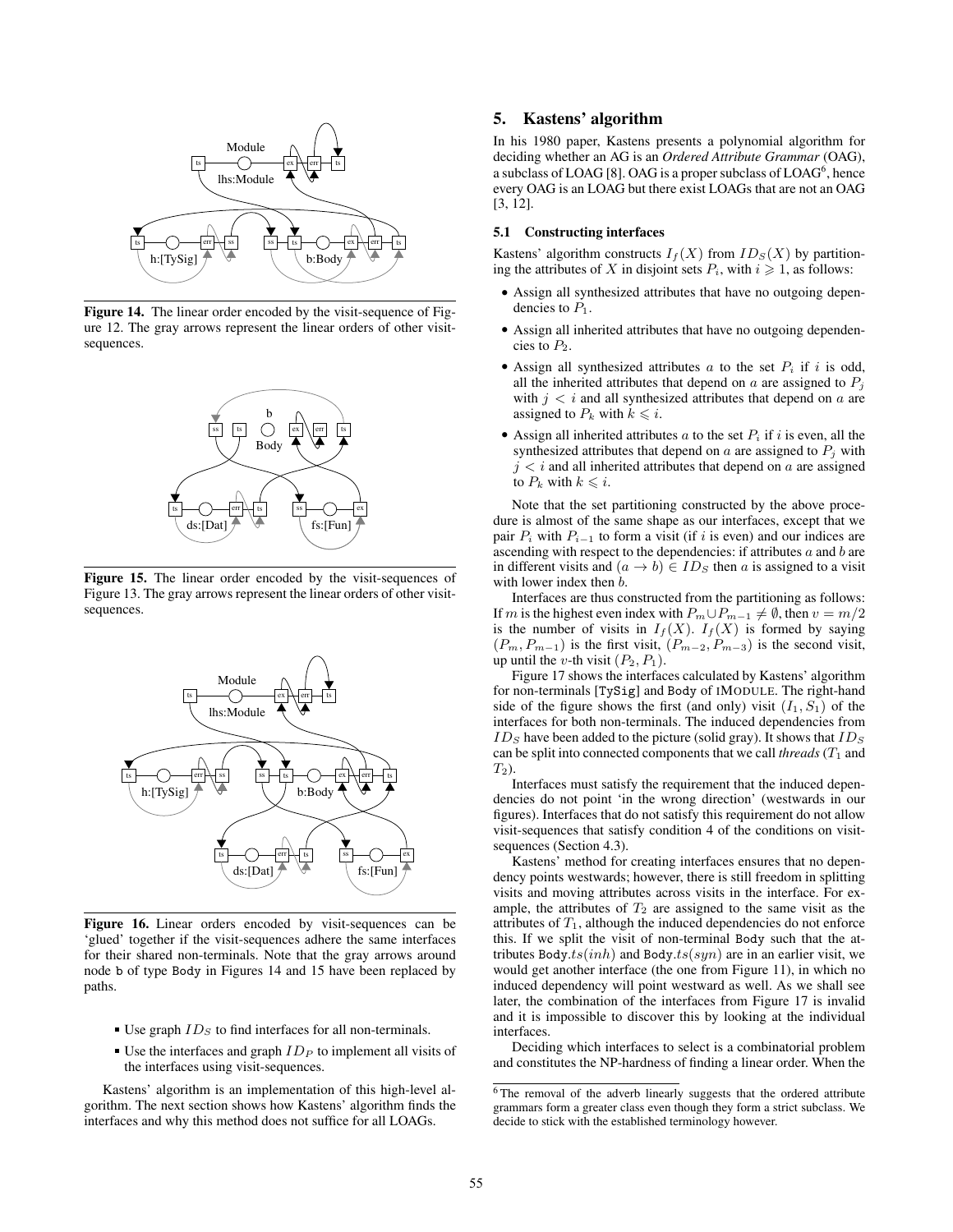interface contains multiple threads with multiple visits, many different interfaces without arrows pointing westwards are possible. Kastens' algorithm optimistically decides to construct the interface containing the smallest number of visits. The next section shows that this choice is not always correct.



Figure 17. Graphs  $ID_S$  (left) and interfaces (right) with induced intra-visit dependencies (gray) and non-induced intra-visit dependencies (dashed gray) for [TySig] (top) and Body (bottom).

#### 5.2 Intra-visit dependencies

By fixing the interfaces we introduce a third type of dependency, the *intra-visit dependency*, that has to be taken into account at condition 4 of the conditions on valid sets of visit-sequences (Section 4.3). From condition 2 it follows that every synthesized attribute of a visit  $v_i$  depends on all inherited attributes of  $v_i$ . From condition 1 it follows that all attributes of  $v_i$  depend on all attributes of visit  $v_j$  when  $j < i$ . Given  $I_f(X)$ , the interface of X, we gather the intra-visit dependencies of X in the set  $IVD(X)$ :

$$
IVD(X) = \{ X \cdot a \to X \cdot b \mid (I_i, S_i) \in I_f(X),
$$
  
\n
$$
X \cdot a \in I_i, \ X \cdot b \in S_i \}
$$
  
\n
$$
\cup
$$
  
\n
$$
\{ X \cdot a \to X \cdot b \mid (I_{i-1}, S_{i-1}) \in I_f(X),
$$
  
\n
$$
(I_i, S_i) \in I_f(X),
$$
  
\n
$$
X \cdot a \in S_{i-1}, \ X \cdot b \in I_i \}
$$
  
\n(8)

All induced dependencies are represented by the intra-visit dependencies, i.e.  $ID_S(X) \subseteq IVD^+(X)$ . However, some intra-visit dependencies might not be induced (dashed gray in Figure 17).

The intra-visit dependencies imposed by the interfaces might produce cycles together with the direct dependencies at production level, making it impossible to construct a set of valid visitsequences. Selecting a combination of interfaces for all nonterminals simultaneously such that no cycles occur is a combinatorial problem as fixing one interface might impose restrictions on the other interfaces.

# 5.3 Ordered Attribute Grammars

An AG is an LOAG if there exist interfaces whose intra-visit dependencies do not lead to cycles with the direct dependencies. An AG is an OAG if Kastens' algorithm finds these interfaces.

Definition 4. *An AG is an* Ordered Attribute Grammar *or* OAG *iff the graph*  $ED_P$  *is acyclic with*  $IVD(X)$  *based on*  $I_f(X)$  *calculated by Kastens' algorithm.*

$$
ED_P(p) = D_P(p) \cup
$$
  
{ (X<sub>p,i</sub> · a → X<sub>p,i</sub> · b) (9)  
 | (X · a → X · b) ∈ *IVD*(X), X = T(X<sub>p,i</sub>) }

It is important to note that the definition above would be a definition for LOAGs if it had not stated that the interfaces are calculated by Kastens' algorithm (shown in Section 5).

The interfaces of Figure 17 are the ones constructed by Kastens' algorithm. These interfaces impose the intra-visit dependencies (Body.ss(inh)  $\rightarrow$  Body.ts(syn)) and ([TySig].ts(inh)  $\rightarrow$ [TySig]. $ss(syn)$ ) (among others). Together with the direct dependencies (h.ss  $\rightarrow$  b.ss) and (b.ts  $\rightarrow$  h.ts) of production Module these intra-visit dependencies generate the cycle (h.ts  $\rightarrow$  h.ss  $\rightarrow$  $b.ss \rightarrow b.ts \rightarrow h.ts$ ) shown in Figure 18. The AG description given for IMODULE is therefore *not* an OAG. However, if the interface of Body is split into two visits there is no dependency cycle. We have given this interface in Figure 11. Figure 14 shows that there is no dependency cycle using this interface.



Figure 18. The intra-visit dependencies imposed by the interfaces calculated by Kastens' algorithm form a cycle with the direct dependencies in production Module.

In the next section we show that Kastens' algorithm can be forced to find this interface by adding an augmenting dependency.

# 6. Augmenting Dependencies

In his 1980 paper, Kastens introduces another class that trivially equals LOAG.

Definition 5. *An AG is an* Arranged Orderly Attribute Grammar (AOAG) *if it is recognised as an OAG by extending the set of direct dependencies with a set of* augmenting dependencies *called* ADS*.*

Every AOAG is an LOAG because the AOAG is recognised as an OAG with the right set of augmenting dependencies (proving we can construct the required linear orders). Every LOAG is an AOAG because for the LOAG there exists a set of interfaces that impose a set of intra-visit dependencies that cause no cycles. These intravisit dependencies can be taken as augmenting dependencies and added to the AG description to recognise the LOAG as an OAG. Therefore the classes are equal.

## 6.1 Manually adding augmenting dependencies

A reference to an attribute can be added to the right-hand side of a semantic function definition, without changing the semantics of that expression, using conditional expressions. Add the attribute  $a$ of the augmenting dependency  $(a \rightarrow b)$  to the semantic function definition of  $b$  as the else-branch of an **if-then-else** expression with a guard that is always True. The then-branch contains the old semantic function definition. This method is being used frequently in practice, for example in [3, 12, 14]. A difficulty of this approach is that the resulting AG may not be well-typed.

Augmenting dependencies can also be made explicit by adding syntax to the AG compiler (as has been done in the UUAGC) for the special purpose of extending  $D_P$  to contain the set of augmenting dependencies. This way the types of the attributes are no longer a concern and arbitrary augmenting dependencies can be added.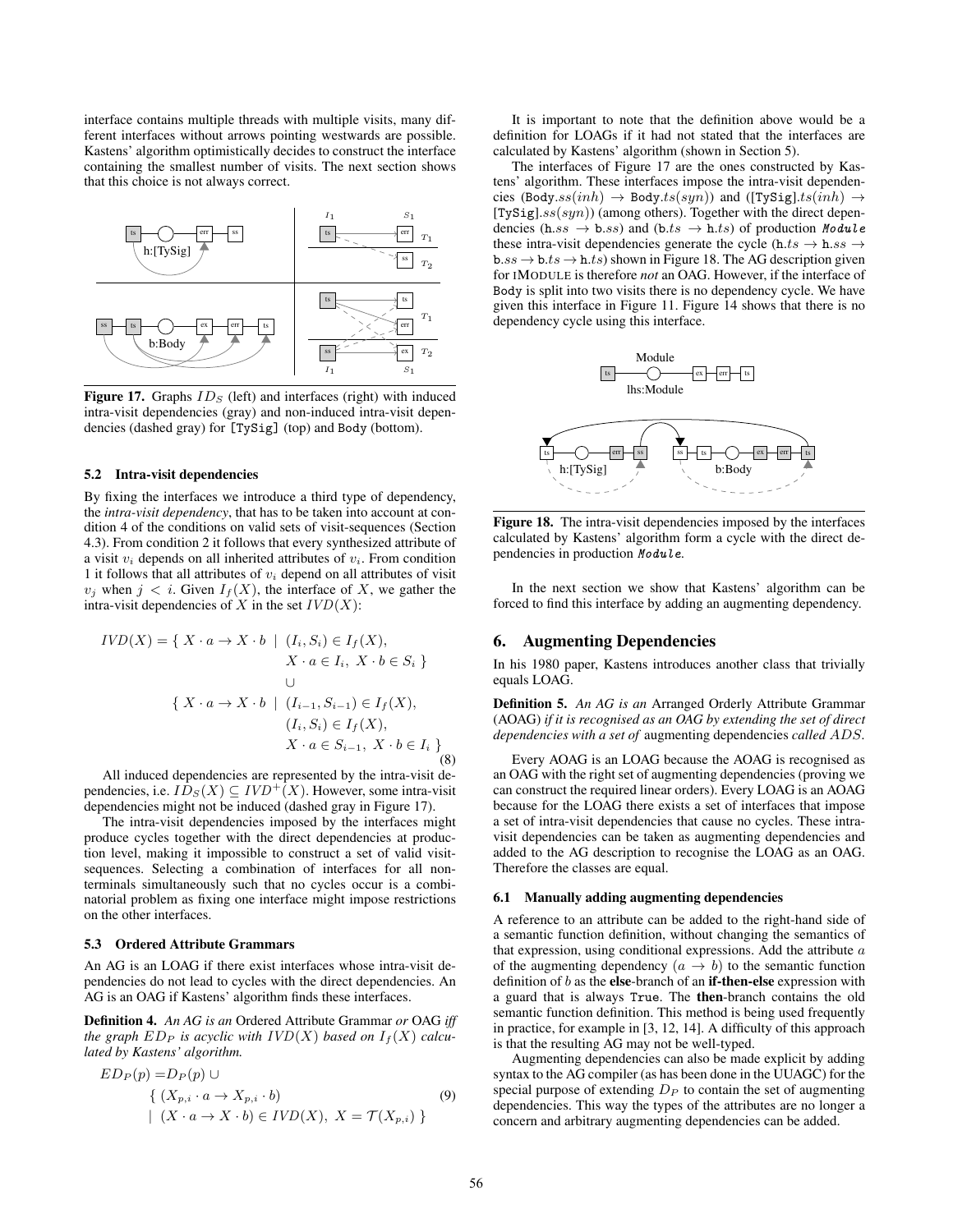$$
D'_{P}(p) = D_{P}(p) \cup \{ (X_{p,i} \cdot a \to X_{p,i} \cdot b) \mid (X \cdot a \to X \cdot b) \in ADS) \quad (10) \quad , X = \mathcal{T}(X_{p,i}) \}
$$

Adding augmenting dependencies by hand is only a solution for small AGs that are not likely to be changed. Although the method has been used to compile the UHC, it requires a great deal of trial-and-error to find the right augmenting dependencies for such a large AG description. Moreover, adding (and also removing) static analyses often requires a revision of the set of augmenting dependencies.

# 6.2 Automatically adding augmenting dependencies

We consider the following problem: "*given an AG that is not an OAG* (there is at least one dependency cycle) *that does satisfy the LOAG preconditions* (there are no direct or induced dependency cycles), *find a set of augmenting dependencies that show the AG is an AOAG*".

If there is a dependency cycle while the LOAG preconditions hold, that dependency cycle must contain some intra-visit dependencies that are not part of  $ID<sub>S</sub>$  (or there was a cycle containing only direct or induced dependencies). We can prevent this dependency cycle by selecting the reverse of one of these intra-visit dependencies as an augmenting dependency.

In our example, Kastens' algorithm can be forced to generate the interface shown in Figure 11 for non-terminal Body by adding the augmenting dependency  $b.ts(syn) \rightarrow b:ss(inh)$ . Figure 19 shows how the augmenting dependency is used to force a different relative ordering for the threads of non-terminal Body. Recall that in the figures depicting interfaces no dependencies may point westward.



Figure 19. Choosing the augmenting dependency  $ts(syn) \rightarrow$  $ss(inh)$  results in a different interface for non-terminal Body. Topleft: the old interface. Top-right: the old interface with the augmenting dependency highlighted. Bottom: the new interface.

## 6.2.1 Selecting augmenting dependencies

The goal of an augmenting dependency is to impose a new dependency between attributes of the same non-terminal, such that the threads calculated for that non-terminal are different, leading to a different interface and a different set of imposed intra-visit dependencies.

We argue that if there exists some set of augmenting dependencies that prove an AG is ordered, then we can prove that the AG is ordered using only intra-visit dependencies not in  $ID_S$ . We find the set with a backtracking algorithm. As *candidates* to our selection procedure we only consider the reverses of non-induced intra-visit dependencies (the dashed gray dependencies). Moreover, these intra-visit dependencies should be part of a dependency cycle.

Since the problem is NP-hard, our set of candidates can not always be perfect: it may contain dependencies that, by adding them to the direct dependencies, lead to a cyclic  $ID<sub>P</sub>$  (the preconditions for LOAGs no longer hold). Let  $ID<sub>P</sub>$  be the induced dependency graph before adding  $(a \rightarrow b)$  as an augmenting dependency and  $\overrightarrow{ID}_P$  afterwards. We examine which dependencies in  $ID_P$  will lead to cycles in  $ID'_P$ :

- 1. A dependency  $(b \rightarrow a) \in ID_P$ .
- 2. A dependency  $(b' \rightarrow a') \in ID_P$  causing a cycle with  $(a' \rightarrow a')$  $b'$ )  $\in$  ID'<sub>P</sub> that is imposed as an induced dependency from the new dependency  $(a \rightarrow b)$ .
- 3. A dependency  $(c \rightarrow d) \in ID_P$  causing a cycle with  $(d \rightarrow$  $c) \in ID_P'$  that is imposed as an induced dependency, through a series of steps, by the new dependency  $(a \rightarrow b)$ .
- 4. Both  $(c \rightarrow d) \in ID'_P$  and  $(d \rightarrow c) \in ID'_P$  are induced by  $(a \rightarrow b).$

In the first three cases, the augmenting dependency is not a candidate. In the fourth case, the augmenting dependency must induce a dependency, and its reverse, simultaneously.



**Figure 20.** The choice of  $(Body.b.ts(syn) \rightarrow Body.b:ss(inh))$ as an augmenting dependency results in a cycle in production  $Counter$  that is unresolvable, as it induces both the dependency  $(Counter.1hs. t(sinh) \rightarrow Counter.1hs. ex(syn))$  and the dependency  $(\text{Counter.b.}ex(\text{syn}) \rightarrow \text{Counter.b.}ts(\text{inh})).$ 

From the cycle in Figure 18 we extract candidates  $(b.ts(syn))$  $\rightarrow$  b.ss(inh)) and (h.ss(syn)  $\rightarrow$  h.ts(inh)) which both successfully alter the interfaces such that IMODULE is recognised as an OAG. If we add production Counter (shown in Figure 20) to the AG description, we observe that selecting candidate  $(b.ts(syn) \rightarrow b:ss(inh))$  induces both  $(b.ex(syn) \rightarrow b.ts(inh)$ and  $(\text{lns}.ts(inh) \rightarrow \text{lns}.ex(syn))$  in Counter. Graph  $ID_P$  becomes cyclic and backtracking is required for the algorithm to choose (h.ss  $\rightarrow$  h.ts) as an augmenting dependency instead. This counter-example to our selection procedure is both contrived and type incorrect. Any AG which forces our algorithm to backtrack will contain constructions similar to the one described and we expect that such dependency combinations are rare in practical AGs. Our claim is supported by the tests we ran as no backtracking was required for any of the UHC's AG descriptions (more about this in Section 8).

# 7. AOAG Algorithm

We have written the functions using our own  $AOAG$  monad built on top of Haskell's ST monad. The code given in this section is a pseudo version of our actual implementation in the UUAGC.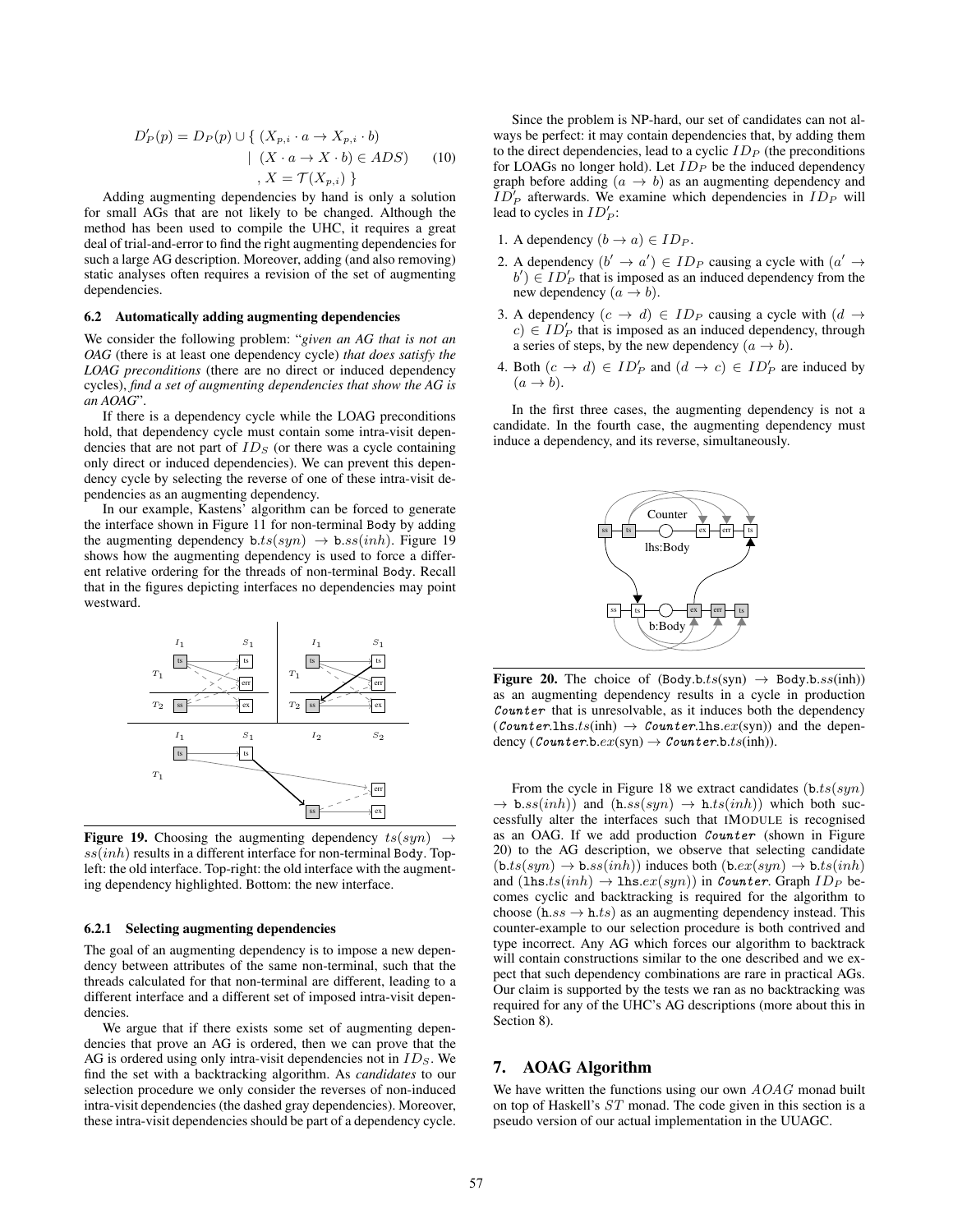# 7.1 Calculating interfaces

Function *aoag* is the main function of the AOAG algorithm<sup>7</sup> and is given in Figure 21.

```
-- receives direct dependency graph D_Paoaq :: Graph s \rightarrow AOAG s (Maybe (Graph s))aoag dp =do
    -- induced dependencies, Section 4.2
  m\_ids \leftarrow induced \ dpcase m_ids of
     Nothing \rightarrow return \ Nothing -- cycle in ID_P(idp, ids) \rightarrowdo
          -- construct set partitioning, Figure 22
          -- by calling partition on all non-terminals
       it fs \leftarrow partition_nts ids
          -- all ivds and non-induced ivds, Section 5.2
       (i\nu ds, ni\;ivds) \leftarrow intras\; itfsmc \leftarrow ogtest dp \text{ i} vdscase mc of -- did oagtest find a cycle in ED_P?
            -- no, it is an OAG and we return the interfaces
          Nothing \rightarrow return (Just itfs)-- yes, start backtracking algorithm
          Just c \rightarrow explore c dp idp ids its ni_ivds
```


The function returns a set of interfaces which can be used together with function *intras* and  $D<sub>P</sub>$  to calculate  $ED<sub>P</sub>$  from Definition 4 (not shown). Graph  $ED_P$  is used to calculate the visitsequences exactly as in Kastens' algorithm and Pennings [8, 13]. Note that we do not convert the set partitionings to interfaces and use the set partitionings directly (even though we refer to them as interfaces).

The dependency graphs (of type  $Graph s$ ) are  $STRef s$  that point to the graph hidden in state behind the usual graph operations. Since we use pointers, we have to make copies of  $ID_P$  and the interfaces to allow backtracking.

Function partition in Figure 22 calculates the interfaces according to Kastens' algorithm by assigning every attribute a to a set partition  $P_i$  (see Section 5) based on the successors of  $a$  according to  $ID_S(X)$ .

# 7.2 Backtracking algorithm

Backtracking is performed by function explore, given in Figure 23. It uses function  $insertC and date$  that inserts a dependency  $a$  to the induced dependency graph in such a way that all the effects of choosing a as a candidate are propagated through  $ID<sub>P</sub>$  and  $ID<sub>S</sub>$ . If a cycle is encountered Nothing is returned, otherwise all the new induced dependencies imposed by  $a$  are returned. The new induced dependencies may demand a rectification of the interfaces. The interfaces are rectified by increasing the partition index of certain attributes until no more dependencies are pointing 'in the wrong direction'. An example of rectification is shown in Figure 19 and the function  $reschedule$  is shown in Figure 24. Function  $depOccs$ (of type  $Edge \rightarrow [Edge]$ ) transforms dependencies from nonterminal level to production level by generating all the occurrences of the given dependency.

partition :: Graph  $s \to \text{Nonterminal} \to \text{AOAG} \ s$  () partition ids  $x =$ **do**  $as \leftarrow attributes x$  --  $A(X)$  $for M$ <sub>-</sub> as (assign ids) -- attempt to assign all where  $assign :: Graph s \rightarrow Vertex \rightarrow AOAG s()$ assign ids  $a =$ **do**  $dir \leftarrow direction \ a$  -- synthesized or inherited  $mnr \leftarrow$  partition\_ix a -- has a been assigned? when  $(isNothing$  mnr)  $\$\mathbf{do}$  -- only if not:  $successors$  ids a case succs of -- has no successors  $\begin{array}{c} \Box \end{array} \rightarrow$  let part  $| dir \equiv Syn = 1$  $\int$  dir  $\equiv$  Inh  $=$  2 in  $wrap\_up$  a part -- assign  $ss \rightarrow$  do -- returns the highest partition index to -- which an successors has been -- assigned, or Nothing if not *all* -- successors have been assigned yet  $\textit{mmax\_part} \leftarrow \textit{max\_partition} \ \textit{ss}$  $-$  can we assign  $\alpha$  yet? case mmax\_part of  $Nothing \rightarrow return$  () -- no -- attribute b, partition index mx  $Just (b, mx) \rightarrow$  -- yes -- rules of Section 5.1 let  $dir_b \mid even \, mx = Inh$  $\vert$  odd  $mx = Syn$  $part \mid dir \_b \equiv dir = mx$  $\int$  dir = mx + 1 in  $wrap\_up$  a part -- assign where  $wrap\_up$  a part = **do** -- actual assignment assign\_partition a part  $preds \leftarrow predecessors$  ids a -- some preds might now be assignable  $for M_{\perp}$  preds (assign ids)

Figure 22. Function *partition* assigns every attribute to a partition for constructing interfaces.

## 7.3 Extending implementations of Kastens' algorithm

In this section we have given an outline of a Haskell implementation of the AOAG algorithm together with the definition of some of its most important functions. Existing implementations of Kastens' algorithm can easily be extended and turned into an algorithm for scheduling LOAGs with a small number of changes.

Kastens' algorithm can detect three types of cycles depending on the graph in which it is encountered:  $D_P$ ,  $ID_P$  or  $ED_P$ . The first change is to obtain the non-induced intra-visit dependencies (candidates) from the interfaces. The second change is to ensure that the main function of the algorithm returns failure when it discovers a cycle in  $D_P$  or  $ID_P$ . The third change is to add the set of augmenting dependencies (ADS) as an additional parameter to the main function. The augmenting dependencies are then added to  $D_P$  (as shown in Section 6.1).

The main function can now call itself recursively and use ADS as an accumulating parameter. If the initial call (with an empty  $ADS$ ) encounters a cycle in  $D<sub>P</sub>$  or  $ID<sub>P</sub>$  then the input AG is not LOAG. If it encounters a cycle in  $ED_P$  then the input AG is not

<sup>7</sup> We have named the algorithm after the class AOAG because the algorithm adds augmenting dependencies to the direct dependencies of the input AG. In the future work section we discuss an algorithm that solves the problem more directly and refer to this algorithm as the LOAG algorithm.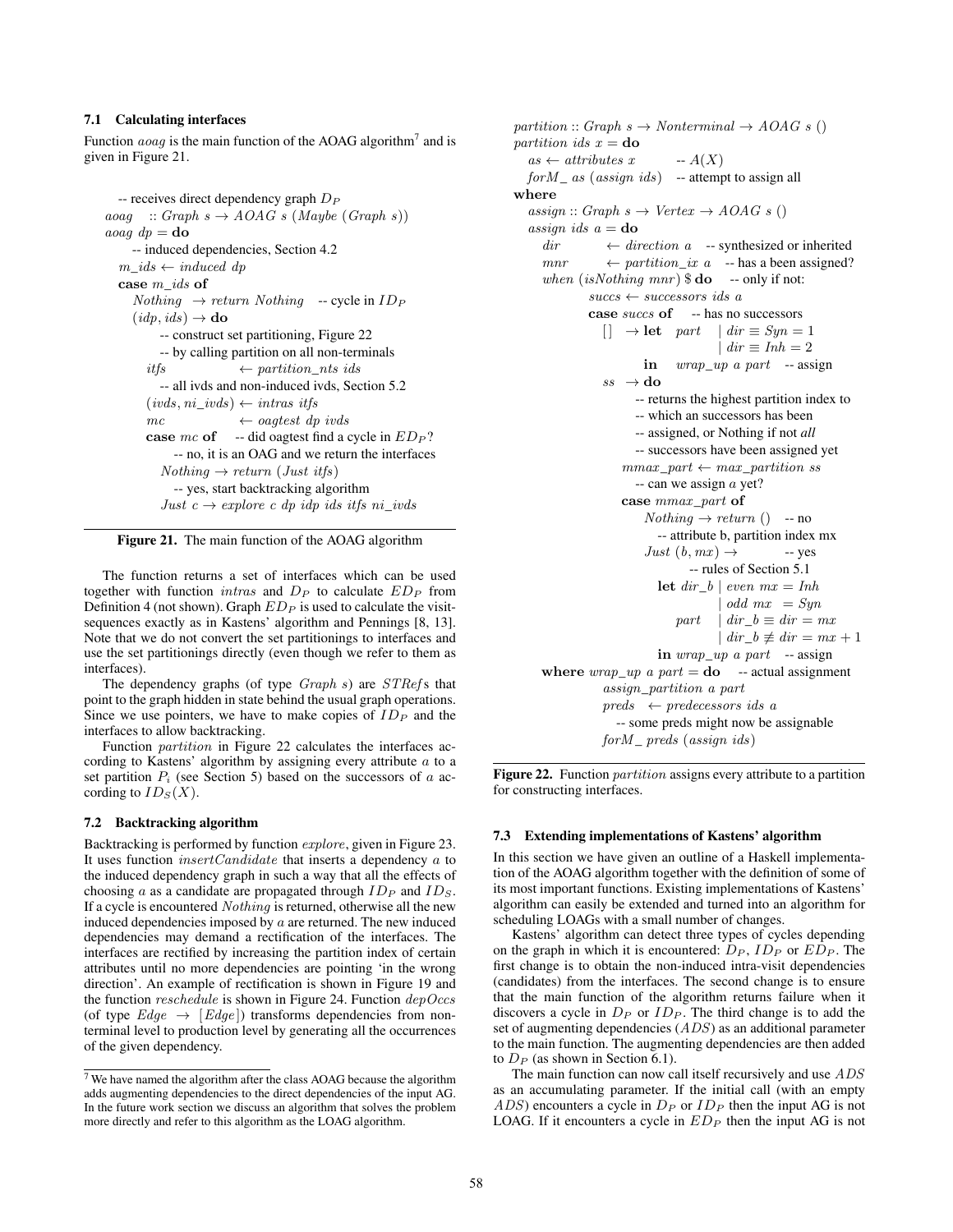-- try candidates one-by-one until the first result explore  $::[Vertex] \rightarrow Graph \, s \rightarrow Graph \, s$  $\rightarrow Graph \; s \rightarrow Graph \; s \rightarrow [Edge]$  $\rightarrow$  AOAG s (Maybe (Graph s)) explore c dp idp ids it  $f_s =$ -- candidates are swapped ivds and part of the cycle explore'  $\circ$  filter  $(\in [(f, t) | f \leftarrow c, t \leftarrow c])$  $\circ$  concatMap (depOccs  $\circ$  swap) where  $explore' :: [Edge] \rightarrow AOAG \, s \, (Maybe (Graph \, s))$  $explore'$   $|$  = return Nothing -- no more candidates  $explore' (a : as) =$ **do**  $idpC \leftarrow copy \, idp$  $idsC \leftarrow copyids$ *if*C ← *copy itfs* let backtrack = explore c dp idpC idsC ifC as  $mEs \leftarrow insertC and date \ a \ idp \quad -\text{see Section 7.2}$ case  $mEs$  of -- is  $ID_P$  cyclic?  $Nothing \rightarrow backtrack$  -- yes Just  $es \rightarrow$  do -- no reschedule ids es -- rectify interfaces  $(i\nu ds, ni\;ivds) \leftarrow intras\; itfs$  $mc \leftrightarrow oagtest dp$  *ivds* case  $mc$  of -- is there another cycle in  $ED_P$ ?  $Nothing \rightarrow return (Just itfs)$  -- no *Just*  $c \rightarrow$  **do** -- yes, select candidates  $mres \leftarrow explore \ c \ dp \ idp \ ids \ itfs \ ni\_ivds$ case mres of -- did the candidates help?  $Nothing \rightarrow backtrack$  -- no Just res  $\rightarrow$  return (Just res) -- yes

Figure 23. Function *explore* executes the backtracking algorithm for automatically selecting augmenting dependencies.

OAG but we can try to find augmenting dependencies that prove it is AOAG/LOAG. Whenever a cycle is encountered in a call to the main function, the main function should behave as follows:

- If the cycle is in  $D_P$  or  $ID_P$  it returns failure.
- If the cycle is in  $ED_P$  we use the candidates obtained from the interfaces. We extend ADS with one of the candidates to get  $ADS'$  and use it as an argument in a recursive call. If this call returns failure we add another candidate to ADS instead (backtracking step). If failure is returned while there are no more candidates to try, we return failure as well. If the call returns a result (for example graph  $ED_P$ ), we return this result. In this case  $ADS'$  proves that the input  $AG$  is an AOAG/LOAG and visit-sequences can be constructed from the (non-cyclic)  $ED<sub>P</sub>$  constructed by the successful call.

Calling the main function recursively is very inefficient as the graphs  $D_P$  and  $ID_P$  are recalculated at every call with only a relatively small number of extra edges. That is why we have chosen to propagate the changes in graph  $ID<sub>P</sub>$  directly using insertCandidate and adjust the interfaces accordingly using reschedule as shown in the definition of explore in Figure 23.

```
reschedule :: Graph s \to [Edge] \to AOAG \ s ()
reschedule ids es = for M es fix edge
where \hat{hx}\_edge\hat{e} :: Edge \rightarrow AOAG \, s ()
         fix\_edge (f, t) =do
            Just oldf \leftarrow partition_ix f
            \emph{Just oldt} \leftarrow \emph{partition\_ix t}\text{diff} ← direction f
            \text{dirt} \leftarrow \text{direction } tlet newf \vert oldf \langle oldt = oldt + dist
                         otherwise = oldfdist | dirf \not\equiv dirt = 1
                        | otherwise = 0unless (oldf \equiv newf) \$\mathbf{do}-- replace the previous assignment
               reassign_partition f newf
               preds \leftarrow predecessors f-- some predecessors might need to be fixed
              for M_{-} (map \ (flip \ (,) \ f) \ preds) \ fix_{edge}
```
Figure 24. Function *reschedule* makes sure that all edges are pointing in the right direction, given a list of edges that are the result of adding a certain fake dependency.

# 8. Discussion

## 8.1 Theoretical contributions

This paper presents an algorithm of exponential complexity for finding a static evaluation order of any LOAG, where others have given algorithms of polynomial complexity for recognising a subset of the LOAGs [8, 12, 13]. We argue that backtracking is rare for practical AGs and that our algorithm is therefore efficient in practice.

This paper explains why Kastens' algorithm is incomplete: it does not solve the combinatorial problem of finding the right sets of visits for every interface simultaneously.

AGs that are not in LOAG form a class that can be divided into two based on whether these AGs satisfy the LOAG preconditions. The preconditions can be tested in polynomial time, thus AGs that do not satisfy the preconditions are efficiently recognised. AGs that are not in LOAG but do satisfy the LOAG preconditions can be constructed. This is shown by Natori et al. [12]. These AGs will force our algorithm to perform an exhaustive search of all candidates. We have not encountered any real-world examples of such AGs to test our algorithm with. It is interesting to see if we can generate large examples, either from scratch or by altering existing AGs, to examine the runtime of our algorithm further.

# 8.2 Practical contributions

The build process of the Utrecht Haskell Compiler compiles many AGs, some of which, including the main AG, require augmenting dependencies to be added in the source code to find a static evaluation order. Adding the right augmenting dependencies is tedious work, demanding insight in the scheduling process and the occasional trial-and-error. We have tested the AOAG algorithm on the AGs encountered in the UHC and compiled them successfully, in runtimes comparable with the original implementation of Kastens' algorithm. The AOAG algorithm compiles the main AG in 13 seconds, automatically selecting 10 augmenting dependencies, while our old implementation of Kastens' algorithm takes 17 seconds with 24 augmenting dependencies that were manually added to the source code while the UHC was developed. Using the same 24 augmenting dependencies the AOAG algorithm takes 6 seconds